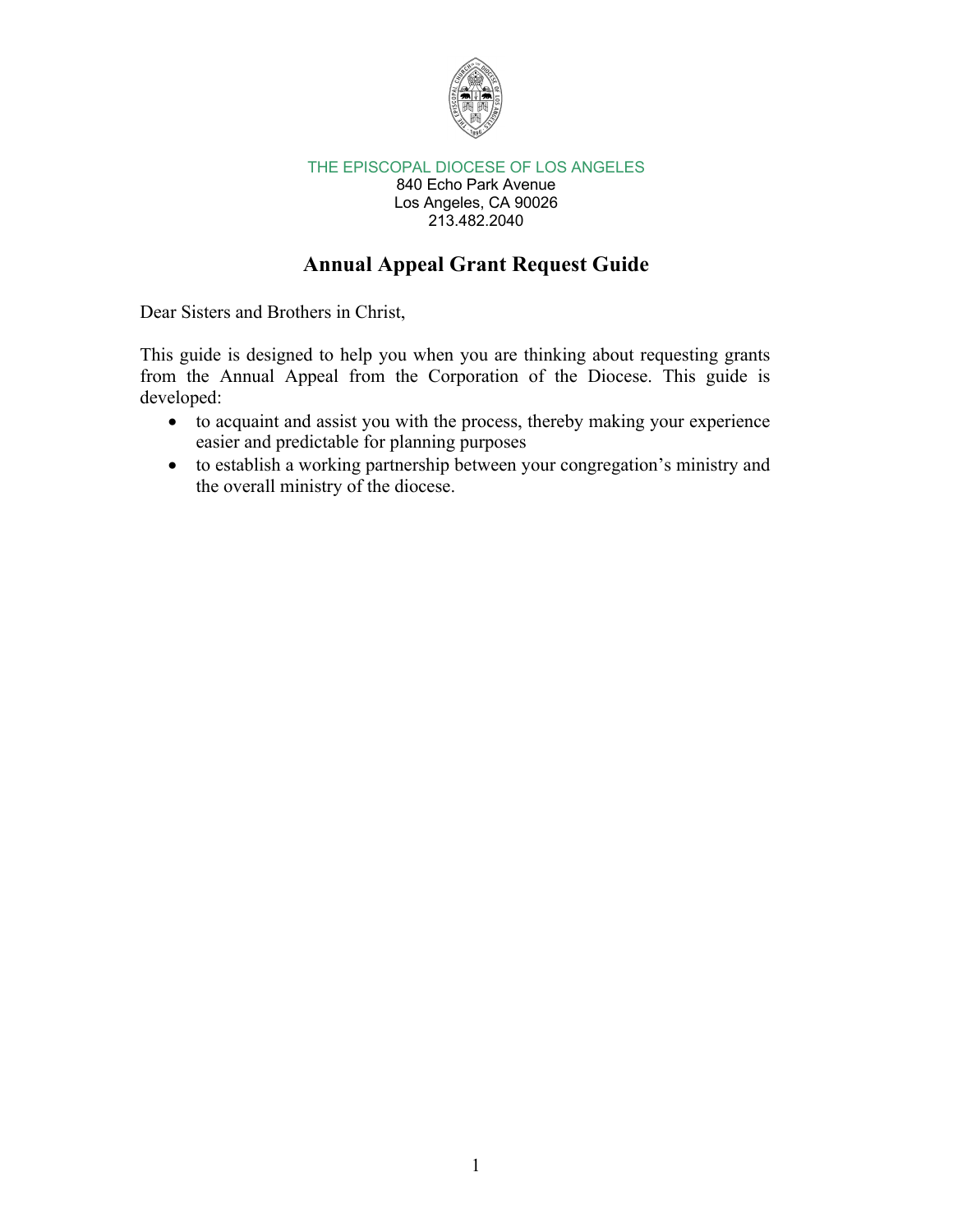

840 Echo Park Avenue Los Angeles, CA 90026 213.482.2040

# *Readiness Package*

Please complete this form to the best of your abilities and attach a cover letter outlining the details listed later in this form.

The Grants Committee, including representation from each elected body, will review your applications and consider your request. This Grants Committee will then recommend grant recipients to the Corporation of the Diocese. The Corporation will the make final decisions.

A completed Readiness Package and cover letter will be the information by which they will consider your request. The more detail provided will offer a clearer understanding of the need.

General Timeline:

- Applications are accepted year-round
- Application periods will operate on a three-month basis (quarterly)
- Grants Committee receives applications one business day after application period closure
- Grants Committee meets within one week of application period closure
- Corporation of the Diocese receives recommendations in their next scheduled meeting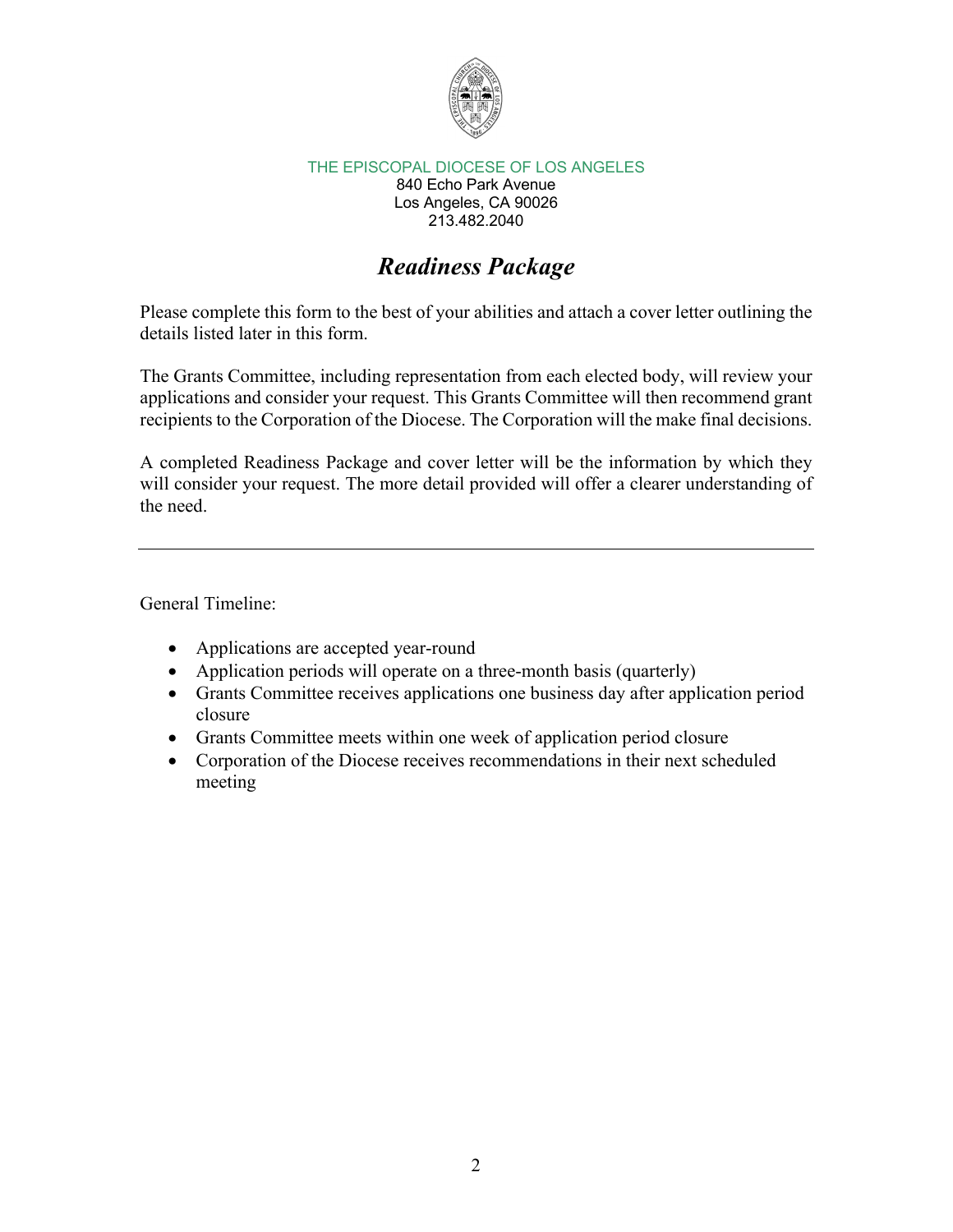

#### 840 Echo Park Avenue Los Angeles, CA 90026 213.482.2040

Name of Church: \_\_\_\_\_\_\_\_\_\_\_\_\_\_\_\_\_\_\_\_\_\_\_\_\_\_\_\_\_\_\_\_\_\_\_\_\_\_\_\_\_\_\_\_\_\_\_\_\_\_\_\_\_\_\_\_\_

Check one: \_\_\_\_\_ Parish; \_\_\_\_ Mission

## **I. Please attach the following documents:**

- Letter describing request, including supporting reasons for request. Please include:
	- The designated need of your organization
	- Efforts of the organization to raise funds
- Income Statement and Balance Sheet for the three previous years (Include Budget vs. Actual)
- Current Budget, Income Statement, and Balance Sheet to date with budget to actual comparisons
- Any additional supporting documentation

## **II. Please complete the following background:**

| Current year Mission Share Fund (MSF) pledge \$                                                                                                                                                                                      |  |
|--------------------------------------------------------------------------------------------------------------------------------------------------------------------------------------------------------------------------------------|--|
| Current year MSF %                                                                                                                                                                                                                   |  |
| Prior year Mission Share Fund (MSF) pledge \$                                                                                                                                                                                        |  |
| Prior year MSF %                                                                                                                                                                                                                     |  |
| Current support from the Diocese and/or Corp Sole: \$ Description:                                                                                                                                                                   |  |
|                                                                                                                                                                                                                                      |  |
| Pension Fund payments, lay and clergy up-to-date. Yes / No                                                                                                                                                                           |  |
| Name of Insurance Carrier                                                                                                                                                                                                            |  |
| Health Benefits <u>and the same of the same of the same of the same of the same of the same of the same of the same of the same of the same of the same of the same of the same of the same of the same of the same of the same </u> |  |
| Worker's Compensation New York Compensation                                                                                                                                                                                          |  |
|                                                                                                                                                                                                                                      |  |
|                                                                                                                                                                                                                                      |  |
| Insurance premiums up-to-date Yes / No                                                                                                                                                                                               |  |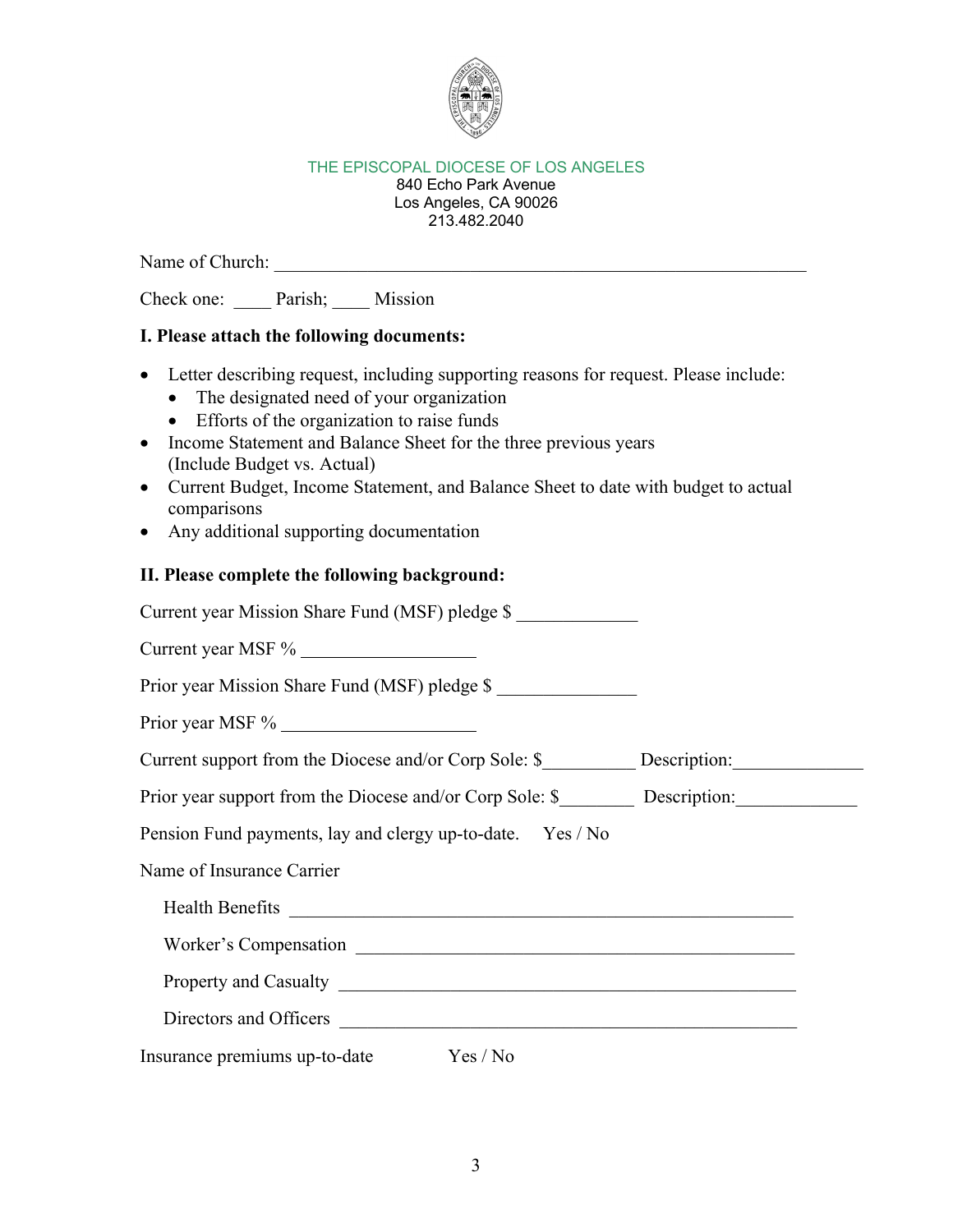

840 Echo Park Avenue Los Angeles, CA 90026 213.482.2040

Latest audit report on file: \_\_\_\_\_\_\_ (year) Must be in compliance with Title I, Canon 7, Section  $1(a)$ : Due  $9/1$ 

Property title holder (legal name):

*Income Statement summary:*

|                   | <b>Current</b><br><b>YTD</b><br>actual | Current<br><b>YTD</b><br>budget | Full<br>Year<br><b>Budget</b> | <b>Prior</b><br>Year $#1$<br><b>Actual</b> | <b>Prior</b><br>Year $#2$<br><b>Actual</b> | <b>Prior</b><br>Year #3<br><b>Actual</b> |
|-------------------|----------------------------------------|---------------------------------|-------------------------------|--------------------------------------------|--------------------------------------------|------------------------------------------|
| <b>Income</b>     |                                        |                                 |                               |                                            |                                            |                                          |
| <b>Expense</b>    |                                        |                                 |                               |                                            |                                            |                                          |
| Surplus/(Deficit) |                                        |                                 |                               |                                            |                                            |                                          |

 $\mathcal{L}_\mathcal{L} = \mathcal{L}_\mathcal{L} = \mathcal{L}_\mathcal{L} = \mathcal{L}_\mathcal{L} = \mathcal{L}_\mathcal{L} = \mathcal{L}_\mathcal{L} = \mathcal{L}_\mathcal{L} = \mathcal{L}_\mathcal{L} = \mathcal{L}_\mathcal{L} = \mathcal{L}_\mathcal{L} = \mathcal{L}_\mathcal{L} = \mathcal{L}_\mathcal{L} = \mathcal{L}_\mathcal{L} = \mathcal{L}_\mathcal{L} = \mathcal{L}_\mathcal{L} = \mathcal{L}_\mathcal{L} = \mathcal{L}_\mathcal{L}$ 

 $\mathcal{L}_\mathcal{L} = \mathcal{L}_\mathcal{L} = \mathcal{L}_\mathcal{L} = \mathcal{L}_\mathcal{L} = \mathcal{L}_\mathcal{L} = \mathcal{L}_\mathcal{L} = \mathcal{L}_\mathcal{L} = \mathcal{L}_\mathcal{L} = \mathcal{L}_\mathcal{L} = \mathcal{L}_\mathcal{L} = \mathcal{L}_\mathcal{L} = \mathcal{L}_\mathcal{L} = \mathcal{L}_\mathcal{L} = \mathcal{L}_\mathcal{L} = \mathcal{L}_\mathcal{L} = \mathcal{L}_\mathcal{L} = \mathcal{L}_\mathcal{L}$ 

Describe debts/liabilities on the balance sheet:

Describe investments on the balance sheet, including restrictions: